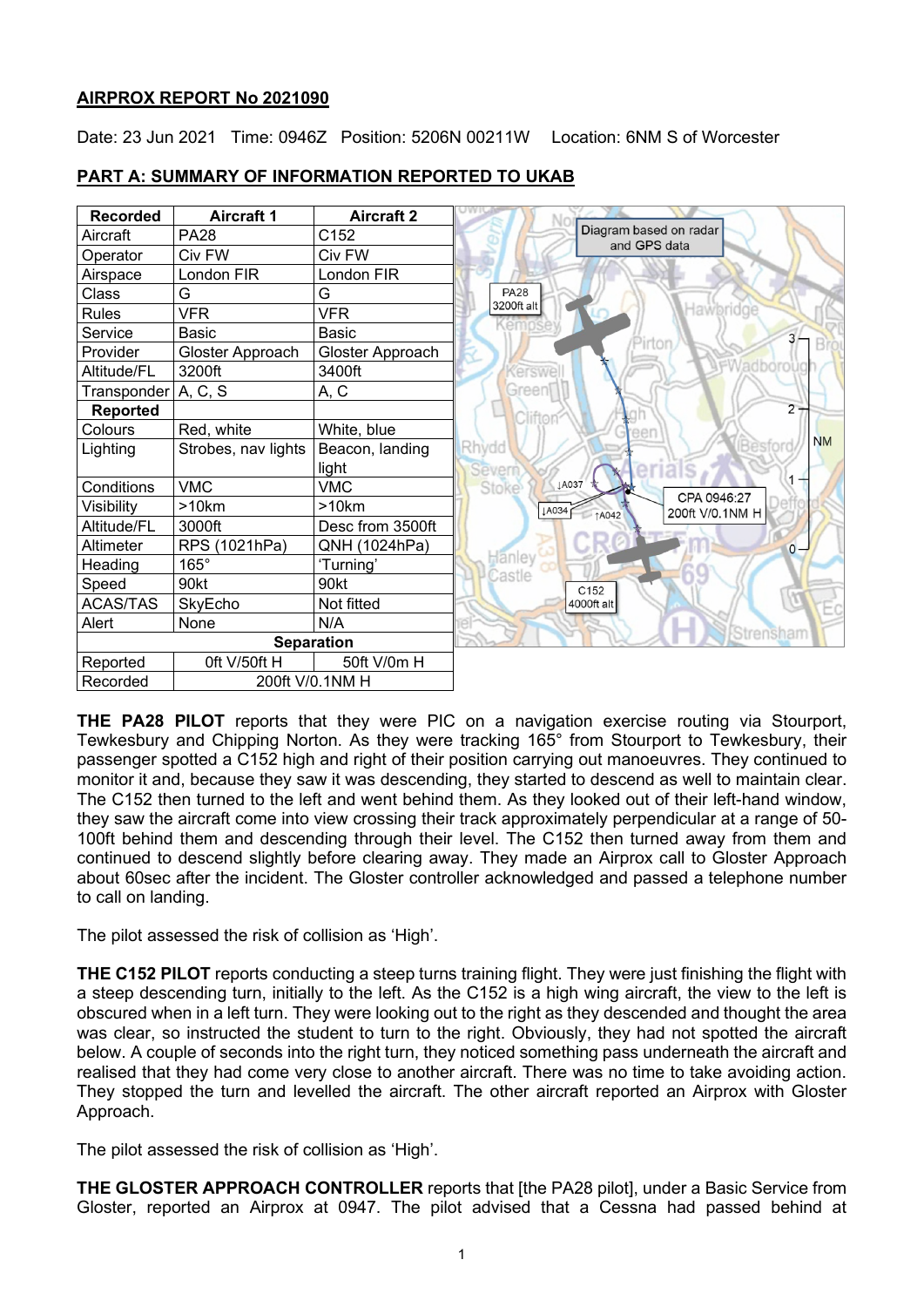approximately 50ft. The registration they gave was not recognised by Approach, but a home-based aircraft with a similar callsign advised that they believed that they were the aircraft in question. The C152 was also under a Basic Service carrying out a local flight. The pilot of [the PA28] was requested to ring the Tower after landing to provide further details.

### **Factual Background**

The weather at Gloucestershire Airport was recorded as follows:

METAR EGBJ 230950Z 27005KT 9999 FEW027 17/09 Q1024=

### **Analysis and Investigation**

#### **Gloucestershire Airport Air Traffic Services**

[The PA28 pilot] called Gloster Approach at 0942 requesting a Basic Service at Worcester routing from [departure airfield] to [destination airfield]. [The C152 pilot] was local flying at varying altitudes and in unknown locations in the local area. [The PA28 pilot] was placed on a Basic Service and requested to report north-east abeam by the APP ATCO.

At 0947 [the PA28 pilot] reported that they would like to file an airborne Airprox report. They stated that they were on a track maintaining altitude 3000ft. [The other aircraft] was manoeuvring and came down 50ft behind them at the same level ([the C152 c/s] is the assumed traffic to which they were referring). A very short period after, [the C152 pilot] reported that the conflicting aircraft was them, that they were fairly close and just to get the registration right.

The radar performance at the unit is particularly poor (primary only) and is currently only being used as an ATM, therefore it would have been very unlikely that the APP ATCO would have seen either aircraft on radar. Aircraft conducting local flights (e.g. general handling, stall turns etc) regularly change tracks and levels therefore do not give this information to ATC as it would be academic and immediately out-of-date information. As [the C152 pilot] was local flying there was not really any way of the APP ATCO knowing where or at what level that aircraft was. It is also not uncommon to have over 10 aircraft local flying at a time in various areas and in all directions. Traffic that departs to the north does not necessarily remain to the north either. Sometimes pilots will state, however, that they are general handling in a certain area, e.g. Malvern, so that generic Traffic Information can be passed if transit traffic is routeing through that area.

It is the opinion of the unit that there is not much that the APP ATCO could have done in this instance based on the circumstances. Whilst ATC clearly has a responsibility to endeavour to pass Traffic Information on known traffic if there is believed to be a risk of collision, in accordance with the rules of a Basic Service it is ultimately the pilot's responsibility for collision avoidance and to listen-out on the frequency for other traffic that may be in the vicinity. One would assume that it is more important for the pilot to do so when general handling and knowing that ATC does not know where or at what level they are. From a unit perspective, there are no ATCO contributory factors.

### **UKAB Secretariat**

An analysis of the NATS radar replay and GPS data provided by the PA28 pilot was undertaken. The NATS radars detected both aircraft on secondary radar and, intermittently, the PA28 on primary radar. All altitudes displayed on the radar are in Flight Levels – the QNH input to the radar processor was 1024hPa; aircraft altitude is derived by adding 300ft (11hPA x 27ft = 297ft) to the indicated Flight Levels. The PA28 was tracking in a southerly direction at an indicated altitude of 3200ft +100ft. In the moments leading up to the Airprox, the C152 was manoeuvring to the south of the PA28 at 4100ft +100ft. At 0946:07, the C152 entered a descending left turn; the aircraft were separated by 0.4NM and 700ft at this time (see Figure 1). The secondary radar track of the C152 was unstable throughout the period of the Airprox; however, the Mode C readout remained visible and showed the C152 descending to an altitude of 3400ft at CPA (see Figure 2).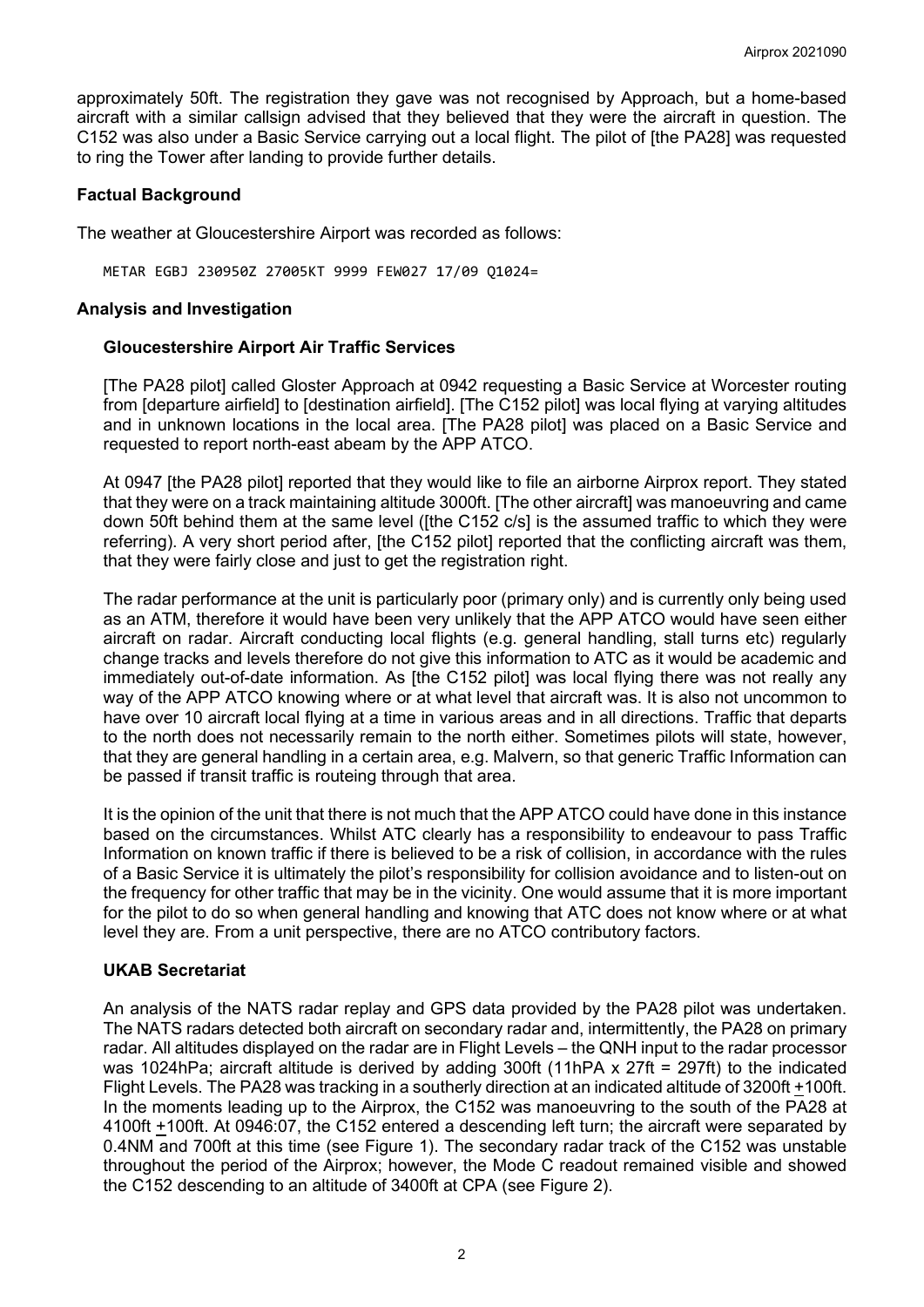



The PA28 and C152 pilots shared an equal responsibility for collision avoidance and not to operate in such proximity to other aircraft as to create a collision hazard. [1](#page-2-0) If the incident geometry is considered as converging then the PA[2](#page-2-1)8 pilot was required to give way to the C152. $^{\rm 2}$ 

## **Summary**

An Airprox was reported when a PA28 and a C152 flew into proximity 6NM S of Worcester at 0946Z on Wednesday 23<sup>rd</sup> June 2021. Both pilots were operating under VFR in VMC and both pilots were in receipt of a Basic Service from Gloster Approach.

# **PART B: SUMMARY OF THE BOARD'S DISCUSSIONS**

Information available consisted of reports from both pilots, radar photographs/video recordings, a report from the air traffic controller involved and a report from the appropriate operating authority. Relevant contributory factors mentioned during the Board's discussions are highlighted within the text in bold, with the numbers referring to the Contributory Factors table displayed in Part C.

The Board first considered the actions of the PA28 pilot and was heartened to hear that their passenger had been assisting with the lookout task and acknowledged that it had been they that had first sighted the C152. The Board noted that the PA28 pilot had been in receipt of a Basic Service from Gloster Approach, and agreed that this would have been of limited value since the Gloster Approach controller had not been working with surveillance equipment. The Board also noted that the PA28 pilot had been carrying a SkyEcho device to assist them with the detection of other aircraft. Members agreed that, because no Traffic Information on the C152 had been forthcoming from the Gloster Approach controller and no information from the SkyEcho device had been presented to the PA28 pilot, they had not had any situational awareness of the presence of the C152 prior to it being spotted by their passenger (**CF2**). The Board also agreed that the SkyEcho could not have detected the C152 as that aircraft had not been fitted with a Mode S transponder (**CF3**). Members noted that, after the initial sighting of the C152, the PA28 pilot had elected to descend to try and maintain separation from the C152, but considered that they may have been better served by also initiating a degree of lateral separation, given that the C152 had been manoeuvring. The Board considered that the PA28 pilot had clearly been comfortable with the initial separation from the C152 but that they had lost sight of the other aircraft as it had passed behind them and had therefore no longer been in a position to effectively manage the

<span id="page-2-0"></span><sup>1</sup> (UK) SERA.3205 Proximity.

<span id="page-2-1"></span> $2$  (UK) SERA.3210 Right-of-way (c)(2) Converging.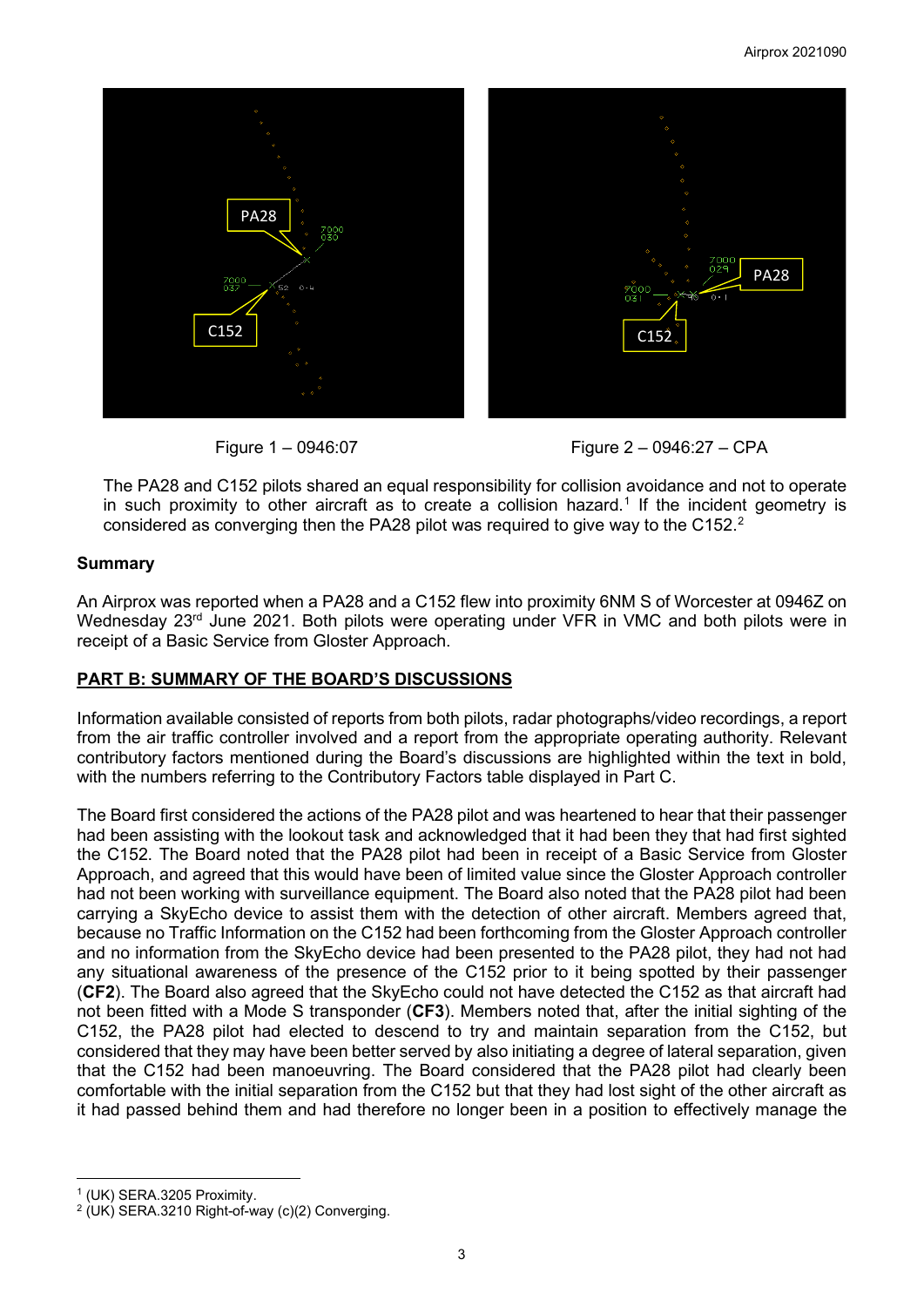separation between the 2 aircraft. Therefore, the Board found that this effective non-sighting had been contributory to the Airprox (**CF4**).

Turning to the actions of the C152 pilot, the Board noted that they had also been in receipt of a nonsurveillance-based Basic Service from Gloster Approach and, as for the PA28 pilot, this would have been of limited value because the Gloster Approach controller had not been in a position to pass Traffic Information on the PA28. The Board agreed that this had meant that the C152 pilot had not had any situational awareness of the presence of the PA28 (**CF2**) and that had left them to rely on the See and Avoid Barrier to detect the presence of the PA28. Members agreed that, in a high-wing aircraft in a lefthand turn, the C152 pilot's view of the relative position of the PA28 would have been restricted (**CF5**) and that this had highlighted the importance of conducting thorough lookout turns prior to commencing any manoeuvring. In the event, the restricted view of the C152 pilot had led to them not sighting the PA28 until it had been too late for them to materially increase the separation between the 2 aircraft (**CF4**).

The Board then considered the actions of the Gloster Approach controller and quickly agreed that there was little that they could have done to prevent the Airprox. Members noted that there had not been any surveillance equipment available to the controller and that they had also not received any position reports form either pilot that might indicate that the 2 aircraft were in proximity to each other. The Board agreed that, under the terms of a Basic Service, the controller had not been required to monitor either aircraft (**CF1**) and that therefore the Ground Element Situational Awareness Barrier had not been used in this Airprox.

Finally, the Board considered the risk involved in this event. The Board discussed at length the difference in reported separation from each pilot and the separation recorded on the NATS radar, particularly in the vertical plane. The Board understands that there are tolerances within not only the radar equipment but also transponder equipment, and so concluded that, although the radar displayed a height difference of 200ft at CPA, in reality it is feasible that it could have been less than this and more akin to the figures reported independently by both pilots. The Board was unanimous that a risk of collision had existed (Risk Category A or B) (**CF6**), but some members felt that the 2 aircraft had missed each other entirely by chance whilst others considered that the actions of the PA28 pilot in descending when they had first sighted the C152 had lessened the likelihood of a collision. The Board was evenly balanced in these views and so the Chair invited members to vote; a Risk Category A (serious risk of collision) was assigned to this Airprox by a count of 8 votes to 7.

# **PART C: ASSESSMENT OF CONTRIBUTORY FACTORS AND RISK**

#### Contributory Factors:

|     | 2021090                                                        |                                               |                                                                                                                                                       |                                                                                  |  |  |  |
|-----|----------------------------------------------------------------|-----------------------------------------------|-------------------------------------------------------------------------------------------------------------------------------------------------------|----------------------------------------------------------------------------------|--|--|--|
| CF. | <b>Factor</b>                                                  | <b>Description</b>                            | <b>ECCAIRS Amplification</b>                                                                                                                          | <b>UKAB Amplification</b>                                                        |  |  |  |
|     | <b>Ground Elements</b>                                         |                                               |                                                                                                                                                       |                                                                                  |  |  |  |
|     | • Situational Awareness and Action                             |                                               |                                                                                                                                                       |                                                                                  |  |  |  |
| 1   | Contextual                                                     | • ANS Flight Information<br>Provision         | Provision of ANS flight information                                                                                                                   | The ATCO/FISO was not required to<br>monitor the flight under a Basic<br>Service |  |  |  |
|     | <b>Flight Elements</b>                                         |                                               |                                                                                                                                                       |                                                                                  |  |  |  |
|     | • Situational Awareness of the Conflicting Aircraft and Action |                                               |                                                                                                                                                       |                                                                                  |  |  |  |
| 2   | Contextual                                                     | • Situational Awareness<br>and Sensory Events | Events involving a flight crew's<br>awareness and perception of<br>situations                                                                         | Pilot had no, late or only generic,<br><b>Situational Awareness</b>              |  |  |  |
|     | • Electronic Warning System Operation and Compliance           |                                               |                                                                                                                                                       |                                                                                  |  |  |  |
| 3   | • ACAS/TCAS System<br>Technical<br>Failure                     |                                               | An event involving the system which<br>provides information to determine<br>aircraft position and is primarily<br>independent of ground installations | Incompatible CWS equipment                                                       |  |  |  |
|     | • See and Avoid                                                |                                               |                                                                                                                                                       |                                                                                  |  |  |  |
| 4   | <b>Human Factors</b>                                           | • Monitoring of Other<br>Aircraft             | Events involving flight crew not fully<br>monitoring another aircraft                                                                                 | Non-sighting or effectively a non-<br>sighting by one or both pilots             |  |  |  |